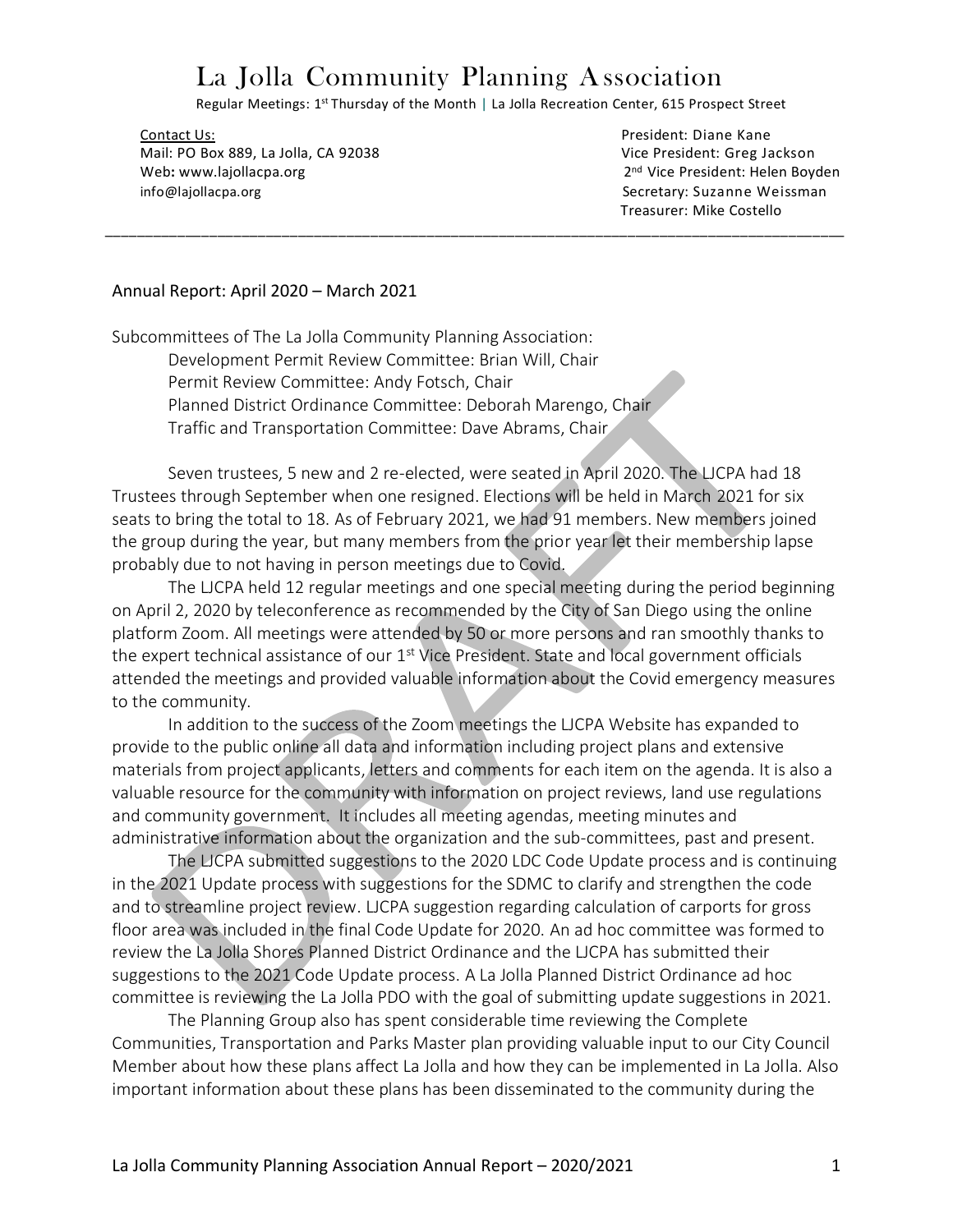meetings. LJCPA worked with La Jolla Parks & Beaches, Bird Rock Community Council, La Jolla Shores Association, and La Jolla Town Council to study and develop responses to Complete Communities and Parks Master Plan. The La Jolla Traffic & Transportation committee meetings provides a forum for community members to discuss the many problems with traffic in La Jolla. They are working with City staff for a Comprehensive Traffic Study at the Throat.

Project review is a major focus of the LJCPA. During this year the group and their subcommittees reviewed 48 projects. A snapshot of typical project reviews:

#### 669736 – 220-240 Coast Blvd CDP

LA JOLLA (Process 3) Coastal Development Permit for an exterior remodel to an existing 3-story residential condo at 220-240 Coast Blvd. The project includes replacing windows, adding new balconies, reconstructing roofs, and new fencing. The 0.76-acre site is in the First Public Roadway, the La Jolla Planned District Zone 5, the Coastal (Appealable Area) Overlay Zone, and the Potential Sensitive Vegetation and Sensitive Coastal Overlay Zone within the La Jolla Community Plan area, and CD 1. Approved unanimously at Development Review Committee and on Consent at Regular LJCPA meeting. It was also reviewed and approved by the La Jolla Planned District Ordinance committee

### Request for Valet Parking Zone at Marine Medical Building 7300 Girard Ave (Cont'd) Convert three parking spaces for weekday valet operation - Action Item

Motion to recommend approval of a Valet Parking Zone in front of the Marine Medical Building at 7300 Girard Avenue, to operate between the hours of 8am and 5pm, Monday through Friday: Approved at Traffic & Transportation Committee and approved on Consent at LJCPA Regular meeting.

See the listing of all discretionary building projects reviewed by the LJCPA following this report.

Prepared by Suzanne Weissman, Secretary Approved by LJCPA Trustees, March 4, 2021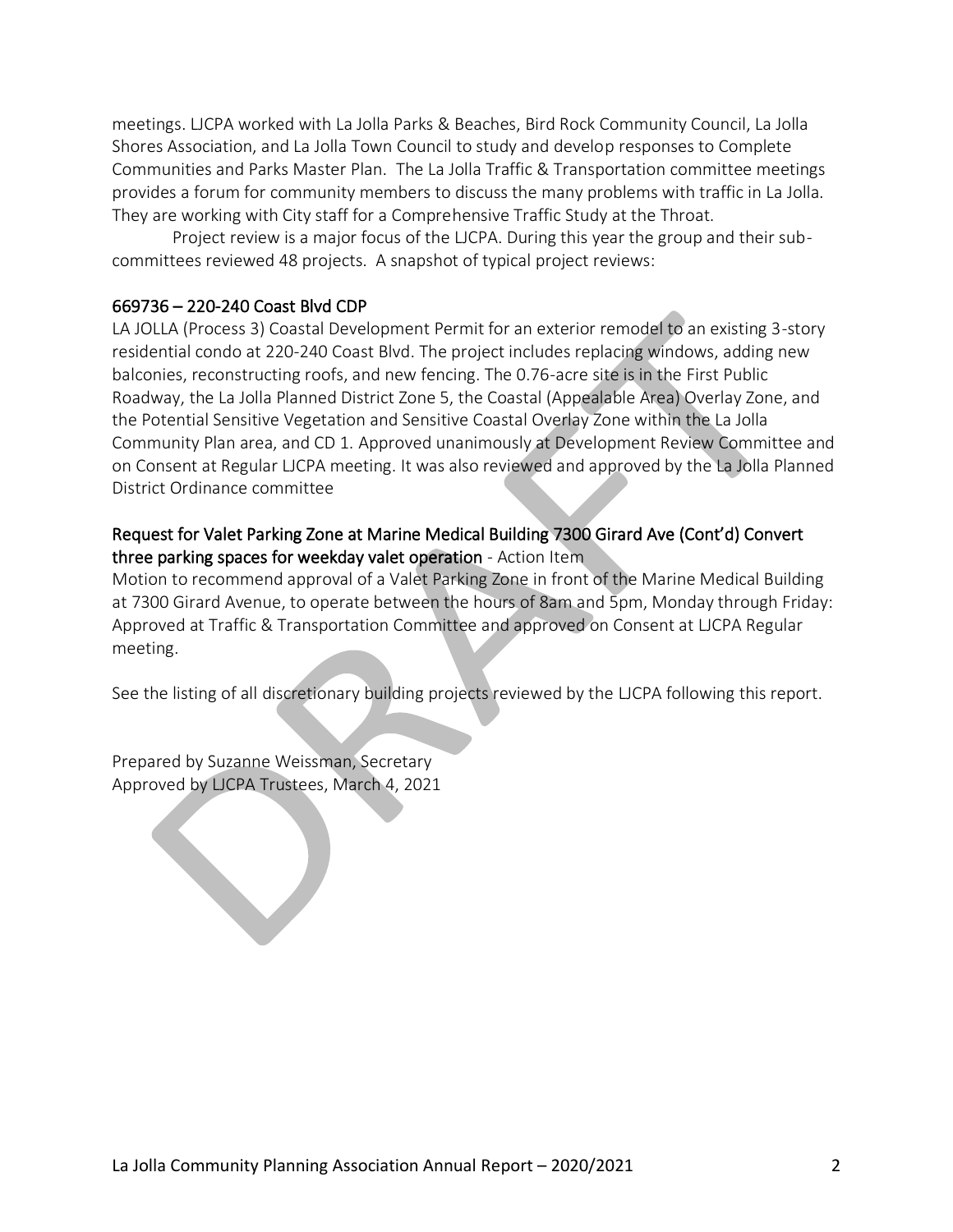## LJCPA Building Project Reviews 4/2020 – 3/2021

| Date    | Sub-       | Project name                          | Permit               | Project | <b>VOTE</b>          | Date to    | Approv     |
|---------|------------|---------------------------------------|----------------------|---------|----------------------|------------|------------|
|         | commi      |                                       | <b>Type</b>          | #       |                      | <b>CPA</b> | ed by      |
|         | ttee       |                                       |                      |         |                      |            | <b>CPA</b> |
| 4/14/20 | <b>DPR</b> | 5911 La Jolla Mesa<br>CDP/SDP         | CDP SDP              | 639439  | Appro<br>ve          | 5/7/20     | yes        |
| 4/14/20 | <b>DPR</b> | 7365 Remley PL.<br>Slope Stabilizaion | CDP SDP              | 651445  | Appro<br>ve          | 5/7/20     | yes        |
| 4/21/20 | <b>DPR</b> | Naviaux CU 5623 LJ<br>Hermosa         | <b>CDP</b>           | 655582  | Appro<br>ve          | 5/7/20     | yes        |
| 4/20/20 | <b>PRC</b> | 2521 Calle del Oro                    | SDP                  | 653331  | Appro<br>ve          | 5/7/20     | yes        |
| 5/12/20 | <b>DPR</b> | Carraher Res. 1136<br>Muirlands       | <b>CDP</b>           | 660179  | Appro<br>ve          | 6/4/20     | yes        |
|         | <b>DPR</b> | Conant Res. 420<br>Pearl St.          | <b>CDP</b>           | 655226  | not<br>prese<br>nted |            |            |
| 6/15/20 | <b>PRC</b> | Sinnett - 2365 Via<br>Siena           | <b>SDP CDP</b>       | 638504  | Appro<br>ve          | 7/2/20     | yes        |
| 5/12/20 | <b>DPR</b> | Salvagio - 411 Sea<br>Ridge           | <b>CDP SDP</b>       | 659048  | Appro<br>ve          | 6/4/20     | no         |
| 5/19/20 | <b>DPR</b> | Kolmar Res. 304-<br>306 Kolmar        | <b>CDP</b>           | 639405  | Deny                 | 6/4/20     | no         |
| 5/19/20 | <b>DPR</b> | <b>Bellava - 7306</b><br>Draper Ave.  | <b>CDP SDP</b><br>TM | 655382  | Appro<br>ve          | 6/4/20     | yes        |
| 5/19/20 | <b>DPR</b> | Eads Comp. Unit                       | <b>CDP</b>           | 654641  | Appro<br>ve          | 6/4/20     | yes        |
| 5/18/20 | <b>PRC</b> | 2702 Bordeaux                         | SDP CDP              | 646977  | Appro<br>ve          | 6/4/20     | yes        |
| 5/18/20 | <b>PRC</b> | 7595 Hillside Dr.                     | SDP CDP              | 522708  | Deny                 | 7/2/20     | no         |
| 6/9/20  | <b>DPR</b> | Cass St. ROW<br>vacation              | Process<br>5         | 659043  | Deny                 | 8/6/20     | no         |
| 6/9/20  | <b>DPR</b> | 5610 Belleview<br>Ave.                | <b>CDP</b>           | 660209  | Appro<br>ve          | 8/6/20     | yes        |
| 6/16/20 | <b>DPR</b> | 524 Palomar Ave.                      | <b>CDP</b>           | 650633  | Appro<br>ve          | 8/6/20     | yes        |
| 6/16/20 | <b>DPR</b> | <b>Coast Walk Parking</b>             | Process<br>5         | 663661  | Appro<br>ve          |            |            |
| 7/14/20 | <b>DPR</b> | 420 Pearl St.                         | <b>CDP</b>           | 655226  | Appro<br>ve          | 8/6/20     | yes        |
| 7/20/20 | <b>PRC</b> | 8423 El Paseo<br>Grande - Broe        | CDP SDP              | 661815  | Deny                 | 8/6/20     | yes        |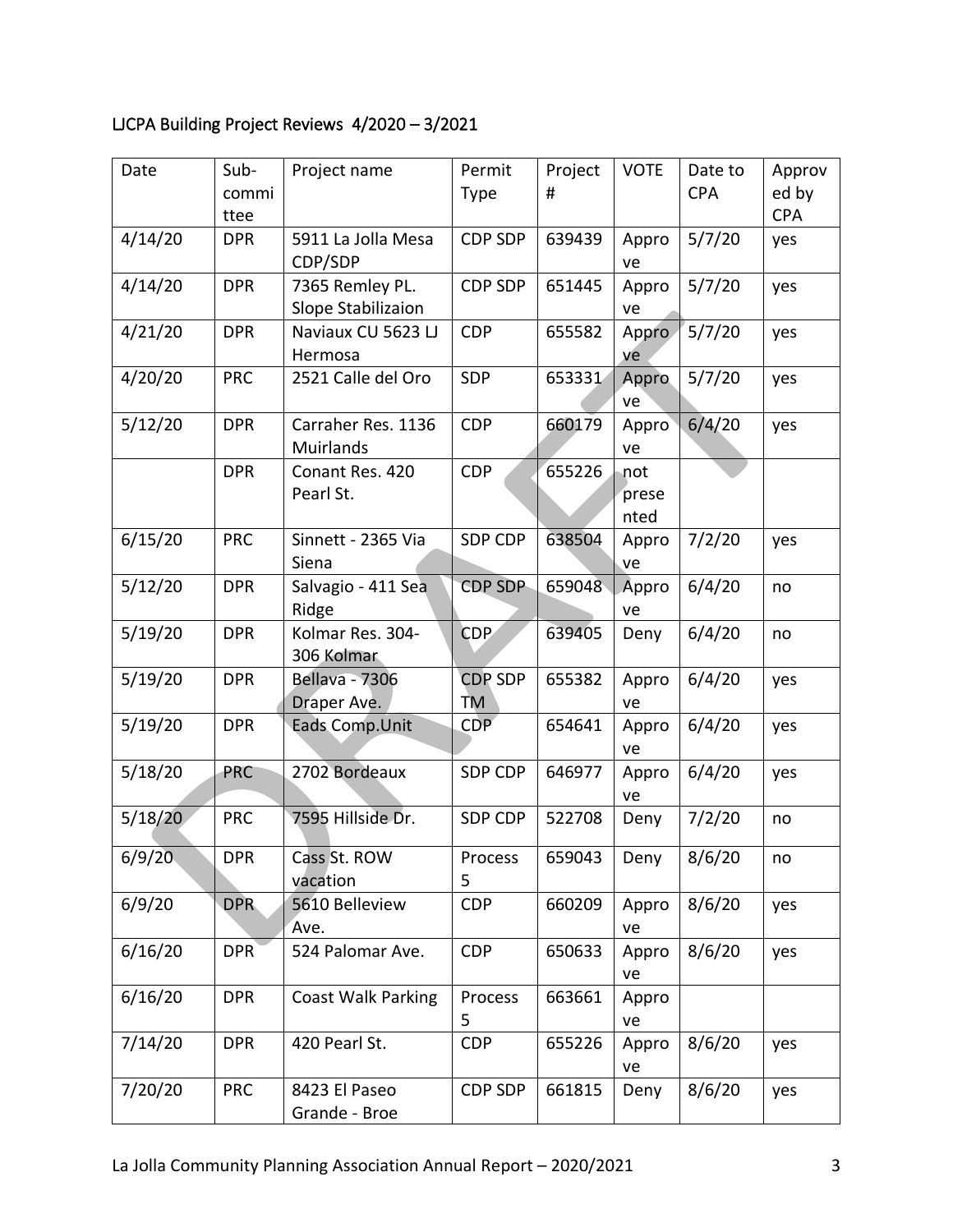| 7/21/20             | <b>DPR</b> | 1821 Torrey Pines<br>Rd.                     | <b>CDP VAC</b>              | 648590<br>9 | Deny                 | 9/3/20  | yes               |
|---------------------|------------|----------------------------------------------|-----------------------------|-------------|----------------------|---------|-------------------|
| 7/21/20             | <b>DPR</b> | Remley Pl.                                   | <b>CDP</b>                  | 649756      | Appro<br>ve          | 9/3/20  | yes               |
| 7/20/20             | <b>PRC</b> | 8405 Paseo Del<br>Ocaso                      | <b>CDP SDP</b>              | 560839      | Deny                 | 10/1/20 | $no -$<br>revised |
| 7/20/20             | <b>PRC</b> | 8455 El Paseo<br>Grande-Harper               | <b>CDP SDP</b>              | 665412      | Deny                 | 9/3/20  | yes               |
| 8/18/20             | <b>DPR</b> | 6375 Avenida<br>Cresta                       | <b>CDP</b>                  | 667263      | Appro<br>ve          | 10/1/20 | yes               |
| 9/8/20              | <b>DPR</b> | 460/64<br><b>Westbourne Small</b><br>Lot Sub | <b>CDP SDP</b><br>TM        | 663879      | Appro<br>ve          | 11/5/20 | yes               |
| 9/8/20              | <b>DPR</b> | 7606 Girard -<br><b>Girard Lofts</b>         | <b>CDP</b>                  | 664566      | Appro<br>ve          | 11/5/20 | yes               |
| 9/8/20              | <b>DPR</b> | 7007 Country Club<br>Dr. Foxhill             | <b>CDP SDP</b><br>TM        | 508125      | Appro<br>ve          | 2/4/21  |                   |
| 9/15/20             | <b>DPR</b> | 7214-16 Fay Ave                              | CDP SDP<br>TM               | 66216       | appro<br>ve          | 11/5/20 | yes               |
| 9/15/20             | <b>DPR</b> | 242-48 Playa Del<br>Norte                    | <b>CDP SDP</b><br><b>TM</b> | 662091      | appro<br>ve          | 11/5/20 | yes               |
| 9/21/20             | <b>PRC</b> | 8433 Prestwick Dr                            | <b>SDP</b>                  | 662163      | Appro<br>ve          | 10/1/20 | yes               |
| 10/19/20            | <b>PRC</b> | 8216 Caminito<br>Maritimo                    | <b>SDP NDP</b>              | 629762      | Deny                 | 11/5/20 | no                |
| 10/13/20            | <b>DPR</b> | 420 Bonair                                   | <b>CDP</b>                  | 668517      | Appro<br>ve          | 11/5/20 | yes               |
| 10/20/20            | <b>DPR</b> | Cardenas 6715<br>Neptune Pl.                 | <b>CDP</b><br>amend+<br>SDP | 668003      | Appro<br>ve          | 12/3/20 | yes               |
| 10/20/20            | <b>DPR</b> | Teel Res. 416<br><b>Nautilus</b>             | <b>CDP</b>                  | 669815      | Appro<br>ve          | 1/7/21  | pulled            |
| 10/20/20            | <b>DPR</b> | 305 Bonair                                   | <b>CDP</b><br><b>NDP</b>    | 653750      | Appro<br>ve          | 12/3/20 | yes               |
| 10/21/20            | <b>DPR</b> | <b>Buckingham LLA</b>                        | <b>CDP LLA</b>              | 668543      | Appro<br>ve          | 11/5/20 | yes               |
| 11/10/20            | <b>DPR</b> | 1542 Copa De Oro                             | <b>CDP</b>                  | 676181      | Appro<br>ve          | 12/3/20 | yes               |
| <del>11/10/20</del> | <b>DPR</b> | Tyrian Res. 6657-<br>6663 Tyrian St.         | <b>CDP</b>                  | 670265      | not<br>prese<br>nted |         |                   |
| 11/17/20            | <b>DPR</b> | Avenida Cresta,<br>easement                  | <b>CDP</b>                  | 667263      | Appro<br>ve          | 12/3/20 | yes               |